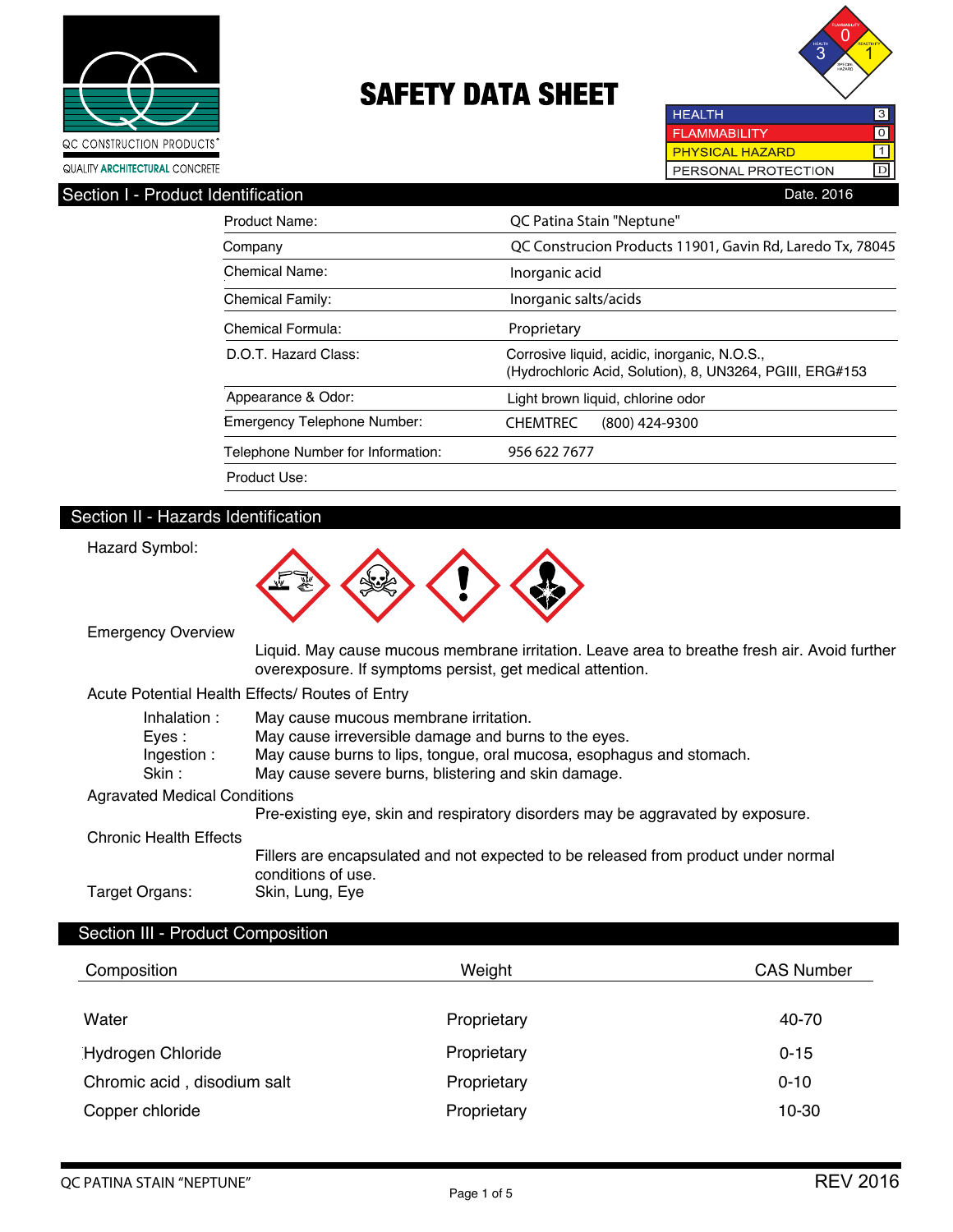#### Section IV - First Aid Measures

Get immediate medical attention for any significant overexposure.

Inhalation : Leave area to breathe fresh air. Avoid further overexposure. If symptoms persist, get medical attention.

Eye contact : Flush with water for at least 15 minutes while holding eye lids apart. Get medical attention immediately.

Skin contact : Remove from skin and immediately flush with water for 15 minutes. Get medical attention.

Ingestion : Get medical attention. Do not induce vomiting.

| Section V - Fire Fighting Measure      |                                                                                                                                            |
|----------------------------------------|--------------------------------------------------------------------------------------------------------------------------------------------|
| Flash point :                          | Not available.                                                                                                                             |
| Method:                                | Not available.                                                                                                                             |
| Lower explosion limit :                | Not available.                                                                                                                             |
| Upper explosion limit :                | Not available.                                                                                                                             |
| Autoignition temperature :             | Not available.                                                                                                                             |
| Extinguishing media:                   | This product is not expected to burn under normal conditions of use.                                                                       |
| Hazardous combustion products:         | Carbon monoxide, carbon dioxide, and nitrogen oxides.                                                                                      |
| Protective equipment for firefighters: | Use accepted fire fighting techniques. Wear full firefighting protective<br>clothing, including self-contained breathing apparatus (SCBA). |
| Fire and explosion conditions :        | This product not expected to ignite under normal conditions of use.                                                                        |

#### Section VI - Accidental Release Measures

Neutralize with alkaline material. Do not store in steel drums. Absorb spill in sand, earth or other suitable material.

#### Section VII - Handling and Storage

Prevent inhalation of vapor, ingestion, and contact with skin eyes and clothing. Keep container closed when not in use. Precautions also apply to emptied containers. Change soiled work clothes frequently. Clean hands thoroughly after handling. Store under normal warehouse conditions in sealed containers. Do not store or use near food.

#### Section VIII - Exposure Controls / Personal Protection

| <b>Personal Protection Equipment</b><br><b>SAFETY</b><br>le, |                                                                                                                                                                                                                       |  |  |
|--------------------------------------------------------------|-----------------------------------------------------------------------------------------------------------------------------------------------------------------------------------------------------------------------|--|--|
| Respiratory protection:                                      | Use full engineering controls before relying on personal protective equipment.                                                                                                                                        |  |  |
| Hand protection:                                             | Protect hands with impervious gloves.                                                                                                                                                                                 |  |  |
| Eye protection :                                             | Wear chemical safety goggles and/or face shield to prevent eye contact. Do not wear<br>contact lenses. Do not touch eyes with contaminated body parts or materials. Have eye<br>washing facilities readily available. |  |  |
| Skin and body protection :                                   | Prevent contact with shoes and clothing. Use rubber apron and overshoes.                                                                                                                                              |  |  |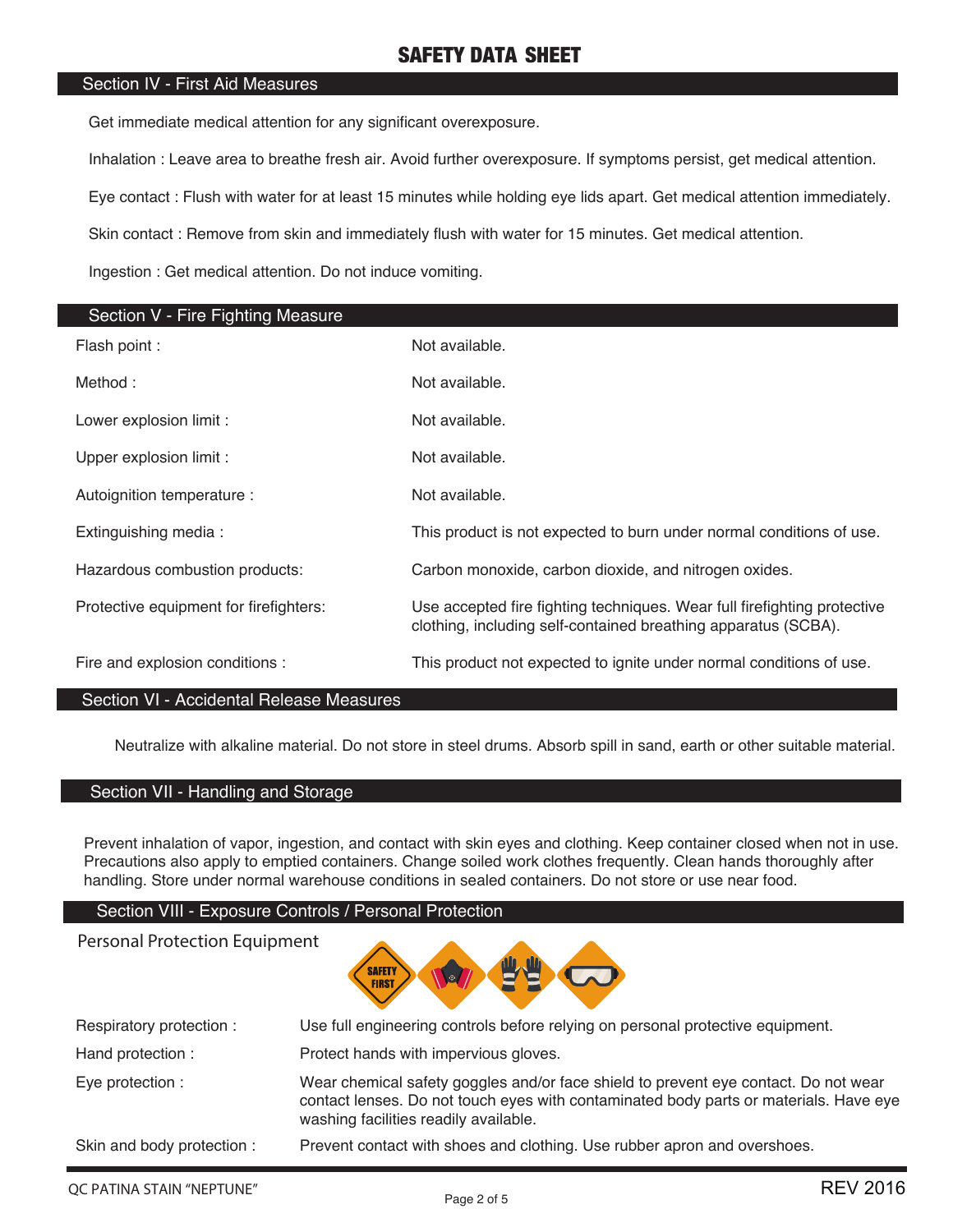| Section VIII - Exposure Controls / Personal Protection |                                                                                                               |  |  |
|--------------------------------------------------------|---------------------------------------------------------------------------------------------------------------|--|--|
| Protective measures :                                  | Use professional judgment in the selection, care, and use.                                                    |  |  |
| Engineering measures :                                 | Not required under normal conditions of use. Use local exhaust when the general ventilation<br>is inadequate. |  |  |
| .                                                      |                                                                                                               |  |  |

**Work/Hygiene Practices**

**Exercise stringent hygiene practices to minimize exposure. If contact occurs, wash any body part with soap and water immediately. Wash hands after use, and before eating, drinking or smoking.**

| <b>Chemical Name:</b> | CAS Number: | Regulatión: | Limit:     | Form: |
|-----------------------|-------------|-------------|------------|-------|
| Ferrous Chloride      | 7758-94-3   | ACGIH TWA:  | 1 mg/m $3$ | Fe    |

| Section IX - Physical and Chemical Properties |                |
|-----------------------------------------------|----------------|
| Form:                                         | Liquid         |
| Color:                                        | Neptune        |
| Odor:                                         | Pungent        |
| pH:                                           | < 1            |
| Vapour pressure:                              | Not available. |
| Vapor density:                                | Not available. |
| Melting point/range:                          | Not available. |
| Freezing point:                               | Not available. |
| Boiling point/range:                          | Not available. |
| Water solubility:                             | Not available. |
| Specific Gravity:                             | 1.1344         |
| % Volatile Weight:                            | 78.3 %         |

## Section X - Reactivity / Estability

**Substances to avoid : Metal.Strong bases.Oxidizing agents.**

**Stability : Stable**

**Hazardous polymerization : Will not occur.**

### Section XI - Toxicological Information

**Hydrogen chloride, CAS-No.: 7647-01-0**

**Acute oral toxicity (LD-50 oral) 900 mg/kg ( Rabbit ) Acute inhalation toxicity (LC-50) 3,124 mg/l for 1 h ( Rat ) 1,108 mg/l for 1 h ( Mouse ) Acute dermal toxicity (LD-50 dermal) 1,449 mg/kg ( Mouse )**

## Section XII - Ecological Information

**No Data Available**

## Section XIII - Disposal Considerations

| RCRA Class:      | D007: Reportable Quantity = 10 lbs. Chromium                                                         |
|------------------|------------------------------------------------------------------------------------------------------|
|                  | This classification applies only to the material as it was originally produced.                      |
| Disposal Method: | Subject to hazardous waste treatment, storage, and disposal requirements under                       |
|                  | RCRA. Recycle or incinerate waste at EPA approved facility or dispose of in compliance with federal, |
|                  | state and local regulations.                                                                         |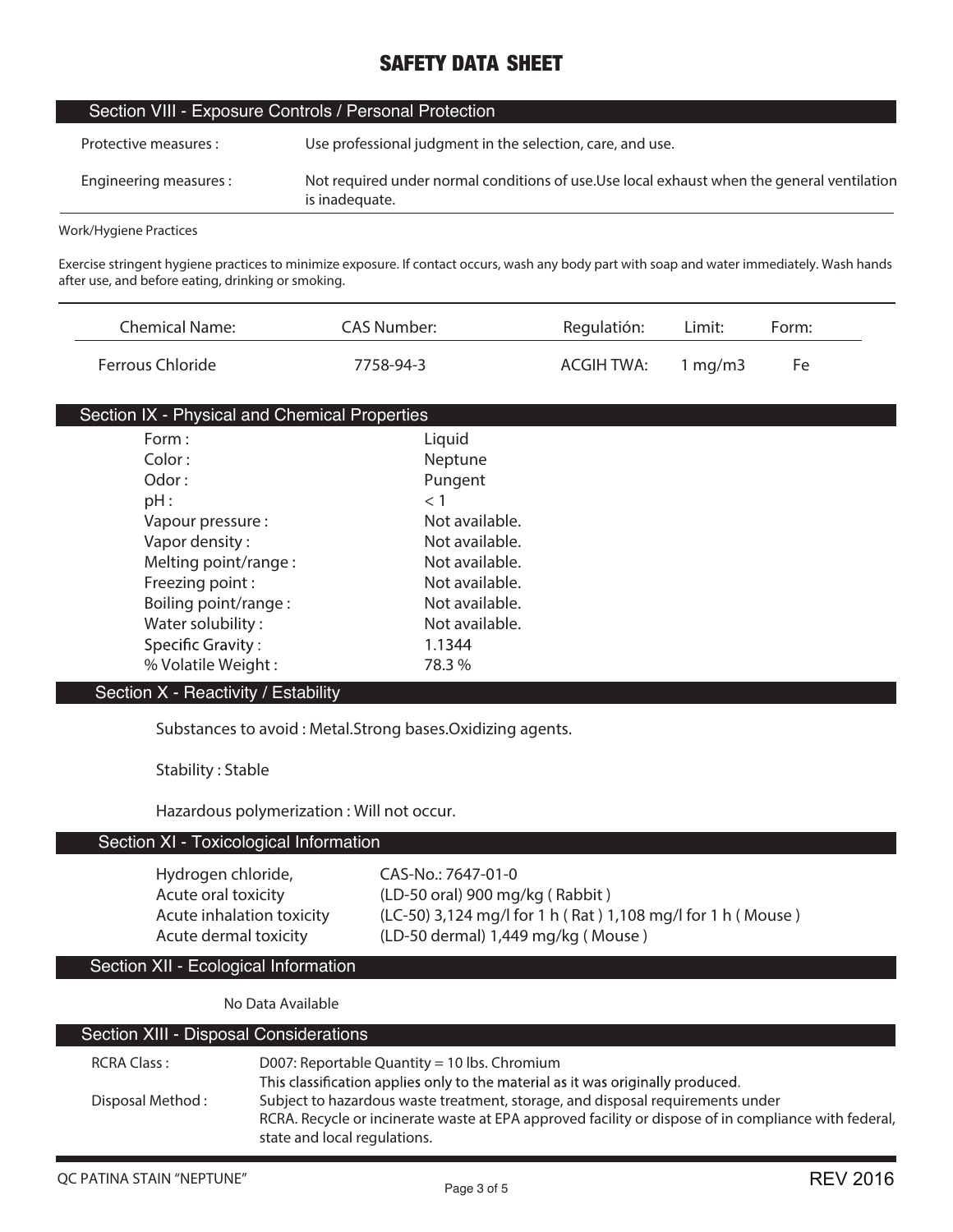#### Section XIV - Transportation / Shipping Data

| CFR / DOT:           | UN3264, Corrosive liquid, acidic, inorganic, n.o.s. (Hydrochloric Acid), 8, PG III |
|----------------------|------------------------------------------------------------------------------------|
| TDG:                 | UN3264, CORROSIVE LIQUID, ACIDIC, INORGANIC, N.O.S. (Hydrochloric Acid), 8, PG III |
| IMDG:                | UN3264, CORROSIVE LIQUID, ACIDIC, INORGANIC, N.O.S. (Hydrochloric Acid), 8, PG III |
| Further Information: | The above shipping description.                                                    |

### Section XV - Regulatory Information

#### **North American Inventories:**

All components are listed or exempt from the TSCA inventory. This product or its components are listed on, or exempt from the Canadian Domestic Substances List.

#### **U.S. Federal Regulations:**

SARA 313 Components : Copper Chloride CAS: 7447-39-4 Hydrogen chloride CAS: 7647-01-0 Chromic acid , disodium salt CAS: 10588-01-9

SARA 311/312 Hazards : Acute Health Hazard OSHA Hazardous Components : Copper Chloride CAS: 7447-39-4 Hydrogen chloride CAS: 7647-01-0 Chromic acid , disodium salt CAS: 10588-01-9

OSHA Status: Considered hazardous based on the following criteria: Irritant OSHA Flammability : Not Regulated Regulatory VOC (less water and exempt solvent) : 0 g/l VOC Method 310 : 0.00 %

#### **U.S. State Regulations:**

| <b>MASS RTK Components:</b> |                             |                 |  |
|-----------------------------|-----------------------------|-----------------|--|
|                             | Copper Chloride             | CAS: 7447-39-4  |  |
|                             | Hydrogen chloride           | CAS: 7647-01-0  |  |
|                             | Chromic acid, disodium salt | CAS: 10588-01-9 |  |
| Penn RTK Components :       |                             |                 |  |
|                             | Water                       | CAS: 7732-18-5  |  |
|                             | Copper Chloride             | CAS: 7447-39-4  |  |
|                             | Hydrogen chloride           | CAS: 7647-01-0  |  |
|                             | Chromic acid, disodium salt | CAS: 10588-01-9 |  |
| NJ RTK Components :         |                             |                 |  |
|                             | Water                       | CAS: 7732-18-5  |  |
|                             | Copper Chloride             | CAS: 7447-39-4  |  |
|                             | Hydrogen chloride           | CAS: 7647-01-0  |  |
|                             | Chromic acid, disodium salt | CAS: 10588-01-9 |  |

Components under California Proposition 65: None known.